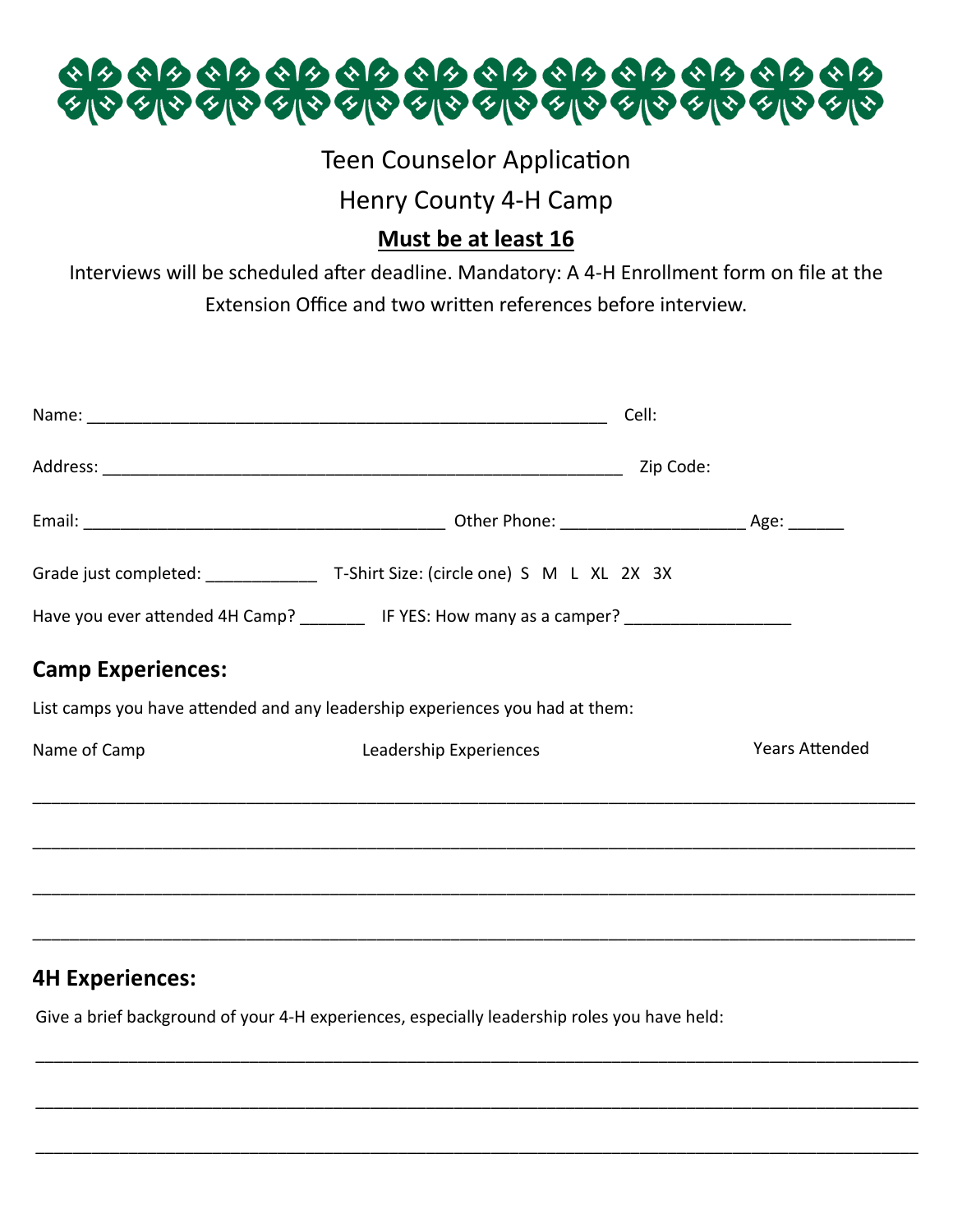#### **Other Experiences:**

Describe other leadership experiences you have had with youth (church, school, etc.)

In 100 words or less, please tell us why you want to be a 4-H CIT at 4H Camp.

Please list or describe other talents, skills (including certifications such as CPR, First Aid, etc.), or interests you have that may be of benefit as a CIT:

\_\_\_\_\_\_\_\_\_\_\_\_\_\_\_\_\_\_\_\_\_\_\_\_\_\_\_\_\_\_\_\_\_\_\_\_\_\_\_\_\_\_\_\_\_\_\_\_\_\_\_\_\_\_\_\_\_\_\_\_\_\_\_\_\_\_\_\_\_\_\_\_\_\_\_\_\_\_\_\_\_\_\_\_\_\_\_\_\_\_\_\_\_\_\_

\_\_\_\_\_\_\_\_\_\_\_\_\_\_\_\_\_\_\_\_\_\_\_\_\_\_\_\_\_\_\_\_\_\_\_\_\_\_\_\_\_\_\_\_\_\_\_\_\_\_\_\_\_\_\_\_\_\_\_\_\_\_\_\_\_\_\_\_\_\_\_\_\_\_\_\_\_\_\_\_\_\_\_\_\_\_\_\_\_\_\_\_\_\_\_

\_\_\_\_\_\_\_\_\_\_\_\_\_\_\_\_\_\_\_\_\_\_\_\_\_\_\_\_\_\_\_\_\_\_\_\_\_\_\_\_\_\_\_\_\_\_\_\_\_\_\_\_\_\_\_\_\_\_\_\_\_\_\_\_\_\_\_\_\_\_\_\_\_\_\_\_\_\_\_\_\_\_\_\_\_\_\_\_\_\_\_\_\_\_\_

\_\_\_\_\_\_\_\_\_\_\_\_\_\_\_\_\_\_\_\_\_\_\_\_\_\_\_\_\_\_\_\_\_\_\_\_\_\_\_\_\_\_\_\_\_\_\_\_\_\_\_\_\_\_\_\_\_\_\_\_\_\_\_\_\_\_\_\_\_\_\_\_\_\_\_\_\_\_\_\_\_\_\_\_\_\_\_\_\_\_\_\_\_\_\_

\_\_\_\_\_\_\_\_\_\_\_\_\_\_\_\_\_\_\_\_\_\_\_\_\_\_\_\_\_\_\_\_\_\_\_\_\_\_\_\_\_\_\_\_\_\_\_\_\_\_\_\_\_\_\_\_\_\_\_\_\_\_\_\_\_\_\_\_\_\_\_\_\_\_\_\_\_\_\_\_\_\_\_\_\_\_\_\_\_\_\_\_\_\_\_

\_\_\_\_\_\_\_\_\_\_\_\_\_\_\_\_\_\_\_\_\_\_\_\_\_\_\_\_\_\_\_\_\_\_\_\_\_\_\_\_\_\_\_\_\_\_\_\_\_\_\_\_\_\_\_\_\_\_\_\_\_\_\_\_\_\_\_\_\_\_\_\_\_\_\_\_\_\_\_\_\_\_\_\_\_\_\_\_\_\_\_\_\_\_\_

\_\_\_\_\_\_\_\_\_\_\_\_\_\_\_\_\_\_\_\_\_\_\_\_\_\_\_\_\_\_\_\_\_\_\_\_\_\_\_\_\_\_\_\_\_\_\_\_\_\_\_\_\_\_\_\_\_\_\_\_\_\_\_\_\_\_\_\_\_\_\_\_\_\_\_\_\_\_\_\_\_\_\_\_\_\_\_\_\_\_\_\_\_\_\_

\_\_\_\_\_\_\_\_\_\_\_\_\_\_\_\_\_\_\_\_\_\_\_\_\_\_\_\_\_\_\_\_\_\_\_\_\_\_\_\_\_\_\_\_\_\_\_\_\_\_\_\_\_\_\_\_\_\_\_\_\_\_\_\_\_\_\_\_\_\_\_\_\_\_\_\_\_\_\_\_\_\_\_\_\_\_\_\_\_\_\_\_\_\_\_

\_\_\_\_\_\_\_\_\_\_\_\_\_\_\_\_\_\_\_\_\_\_\_\_\_\_\_\_\_\_\_\_\_\_\_\_\_\_\_\_\_\_\_\_\_\_\_\_\_\_\_\_\_\_\_\_\_\_\_\_\_\_\_\_\_\_\_\_\_\_\_\_\_\_\_\_\_\_\_\_\_\_\_\_\_\_\_\_\_\_\_\_\_\_\_

\_\_\_\_\_\_\_\_\_\_\_\_\_\_\_\_\_\_\_\_\_\_\_\_\_\_\_\_\_\_\_\_\_\_\_\_\_\_\_\_\_\_\_\_\_\_\_\_\_\_\_\_\_\_\_\_\_\_\_\_\_\_\_\_\_\_\_\_\_\_\_\_\_\_\_\_\_\_\_\_\_\_\_\_\_\_\_\_\_\_\_\_\_\_\_

\_\_\_\_\_\_\_\_\_\_\_\_\_\_\_\_\_\_\_\_\_\_\_\_\_\_\_\_\_\_\_\_\_\_\_\_\_\_\_\_\_\_\_\_\_\_\_\_\_\_\_\_\_\_\_\_\_\_\_\_\_\_\_\_\_\_\_\_\_\_\_\_\_\_\_\_\_\_\_\_\_\_\_\_\_\_\_\_\_\_\_\_\_\_\_

\_\_\_\_\_\_\_\_\_\_\_\_\_\_\_\_\_\_\_\_\_\_\_\_\_\_\_\_\_\_\_\_\_\_\_\_\_\_\_\_\_\_\_\_\_\_\_\_\_\_\_\_\_\_\_\_\_\_\_\_\_\_\_\_\_\_\_\_\_\_\_\_\_\_\_\_\_\_\_\_\_\_\_\_\_\_\_\_\_\_\_\_\_\_\_

*\*\*\*Please provide two written references. (References cannot be from family members)\*\*\**

*All applicants will be interviewed prior to selection. Interviews will be conducted at the Extension Office. You can not sign up for an interview unless your application, enrollment form and two letters of recommendation are on file at the Extension Office prior to March 1st.* 

**Teen Training is mandatory and you will be notified of the date if you are selected.**